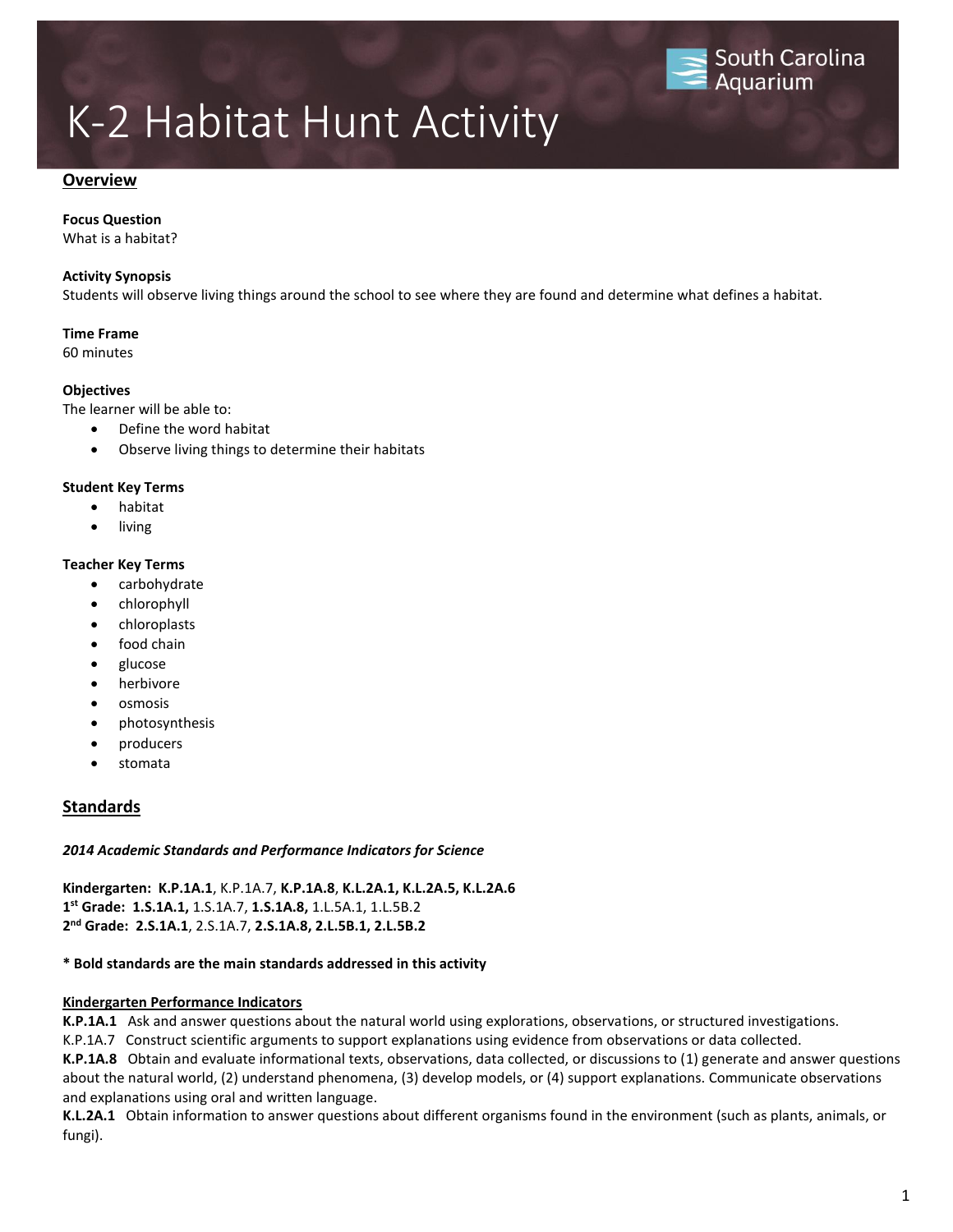**K.L.2A.5** Construct explanations from observations of what animals need to survive and grow (including air, water, nutrients, and shelter).

**South Carolina** 

Aquarium

**K.L.2A.6** Obtain and communicate information about the needs of organisms to explain why they live in particular areas.

### **First Grade Performance Indicators**

**1.S.1A.1** Ask and answer questions about the natural world using explorations, observations, or structured investigations.

1.S.1A.7 Construct scientific arguments to support claims or explanations using evidence from observations or data collected. **1.S.1A.8** Obtain and evaluate informational texts, observations, data collected, or discussions to (1) generate and answer questions about the natural world, (2) understand phenomena, (3) develop models, or (4) support explanations. Communicate observations and explanations clearly through oral and written language.

1.L.5A.1 Obtain and communicate information to construct explanations for how different plant structures (including roots, stems, leaves, flowers, fruits, and seeds) help plants survive, grow, and produce more plants.

1.L.5B.2Develop and use models to compare how the different characteristics of plants help them survive in distinct environments (including deserts, forests, and grasslands).

### **Second Grade Performance Indicators**

**2.S.1A.1** Ask and answer questions about the natural world using explorations, observations, or structured investigations.

2.S.1A.7 Construct scientific arguments to support claims or explanations using evidence from observations or data collected.

**2.S.1A.8** Obtain and evaluate informational texts, observations, data collected, or discussions to (1) generate and answer questions about the natural world, (2) understand phenomena, (3) develop models, or (4) support explanations.

**2.L.5B.1** Obtain and communicate information to describe and compare how animals interact with other animals and plants in the environment.

**2.L.5B.2** Develop and use models to exemplify characteristics of animals that help them survive in distinct environments (such as salt and freshwater, deserts, forests, wetlands, or polar lands).

## **Cross Curricular Standards**

*South Carolina Social Studies Standards* K-1.4, 1-1.3, 2-1.2

## *South Carolina College and Career Standards for ELA*

Inquiry (I) – K-1.1, 1-1.1, 2-1.1 Communication (C) – K-1.1, 1-1.1, 2-1.1

## *Common Core ELA Standards*

Writing – K.8, 1.8, 2.8 Speaking/Listening – K.1, K.2, K.6, 1.1, 1.2, 1.6, 2.1, 2.2, 2.6

## **Background**

### **Key Points**

*Key Points will give you the main information you need to teach the activity.*

- A **habitat** is a place where an organism can get the air, food, water and shelter/space it needs to survive.
- All **living** things need a habitat.
- Any place where air, food, water and shelter/space are available has the potential to be habitat for an organism. If an organism can obtain each of these things, even where they are scarce, it is still a habitat.

### **Detailed Information**

*Detailed Information gives more in-depth background to increase your own knowledge, in case you want to expand upon the activity or you are asked detailed questions by students.*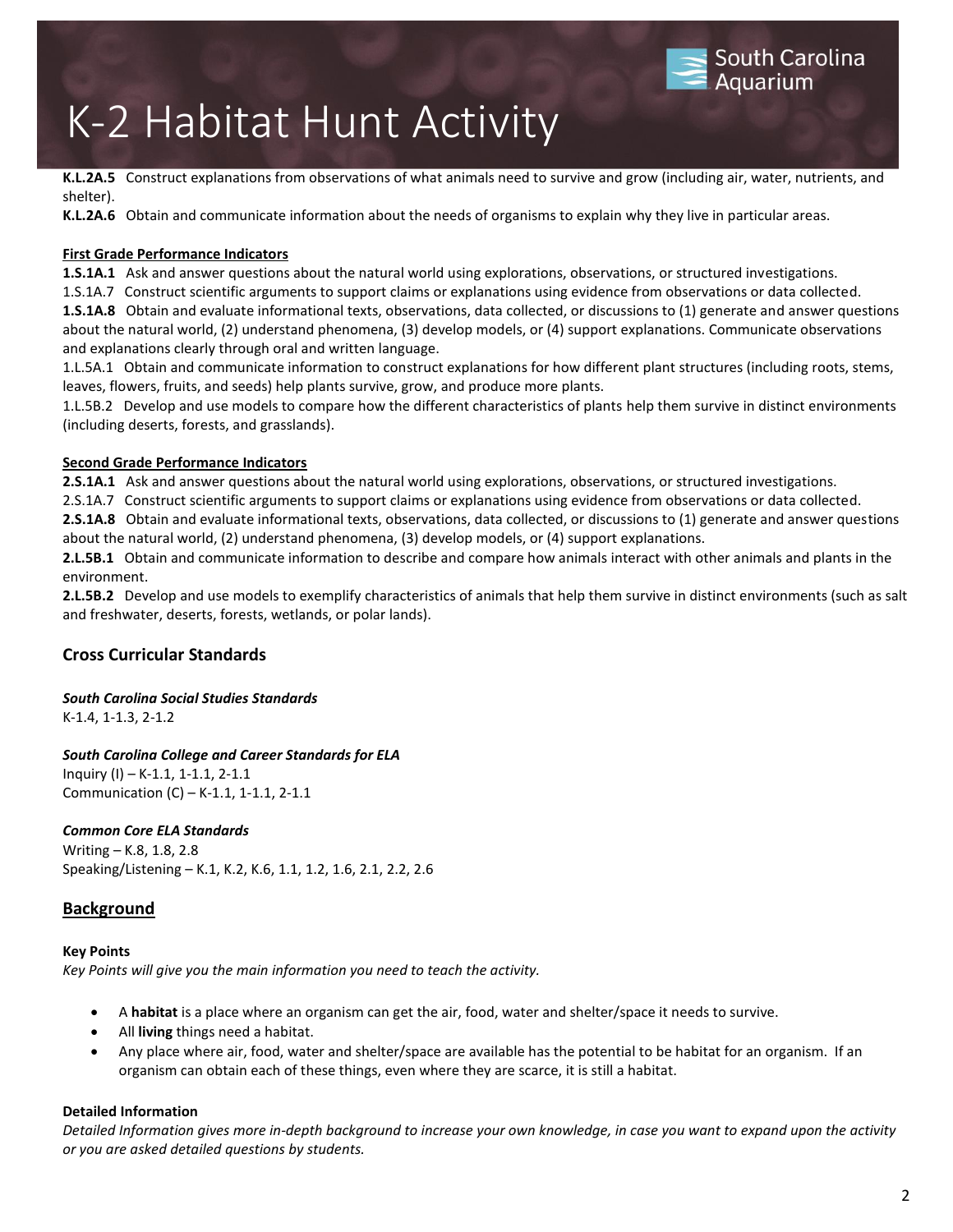The moon would not be a good **habitat** for any **living** thing. Though there is plenty of space to move, there is no food, no water, no shelter from the cold, and no air. Though the chances of any living thing being transported to the moon are fairly slim, it does illustrate a point that a habitat is more than where an organism lives. It is the place where an organism can get all the things it needs to survive.

South Carolina

Aquarium

Organisms need air, food, water and space to survive, and most also need shelter. The Earth has great variability in climate, topography and accessibility of water. Despite this variability, almost every part of the planet is a habitat for some living thing because living things have evolved great variability in body structures and behaviors.

A habitat can be as large as continents (for the birds that migrate from South America to North America) or entire oceans (for migrating fish, sea turtles and whales) or as small as a moist piece of bread (for fungus) or your intestines (for the bacteria that help you digest your food). Put a whale on land or a bird in the ocean, though, and suddenly they are in big trouble. It is not a suitable habitat for them because they are not built to get air, food and water from this type of environment.

Even in environments that are limited in certain crucial needs, organisms evolve methods to find enough of those things to make that environment their habitat. For example there is much more oxygen in the atmosphere than in oceans and yet oceans are teeming with life. This is because animals living in the ocean have adaptations that allow them to pull air out of the water. Another example is deserts with little water in them but still support life. When camels find water, they can drink 20 gallons at a time and store this water in the fat in their humps. They can then go weeks without water, living off their storage hump. Cacti have shallow roots that extend a great distance from the plant and allow the cactus to collect a lot of water during the brief rainy periods. The water is stored in the thick stems for dry times.

Because animals are dependent on habitat availability, we know that habitat loss is the main reason animals become extinct. Habitat loss can occur from natural processes such as hurricanes or volcanic eruptions. In recent centuries, though, it is the expansion of humans that has led to cataclysmic habitat loss. Not just urban development, but human activities such as farming, logging and mining take away the space other organisms need to survive. Pollution contaminates water and air which is another loss of habitat for organisms. Organisms with specialized habitat needs, such as wood storks or shortnose sturgeon, begin to die out, while organisms that use urban areas, such as pigeons, squirrels and cockroaches, thrive. The changes we make in the environment drastically reduce the habitat for other species.

All living things need food, water, air and shelter/space, but they all have different methods of obtaining them. For this reason, every place on Earth is potential habitat as long as small amounts of these essential things are available. By preserving habitats, we help preserve other species.

## **Procedure**

## **Materials**

- Data sheets
- Pictures of living things and their habitats

## **Procedure**

1. Review with students what living things are. Discuss that living things need a place to live and grow where they can get the things they need to survive. Explain that this place is called a habitat. Have students discuss what their habitat is and how they get the things they need to live and grow in their habitat.

2. Take students to the school yard and explain that they will be looking for living things and their habitats. As a group, identify a living thing on the playground and discuss where it was found. Discuss where it might find air, food, water and shelter in the area. Discuss that this could be the living thing's habitat. Continue doing this with a few more living things until the students understand.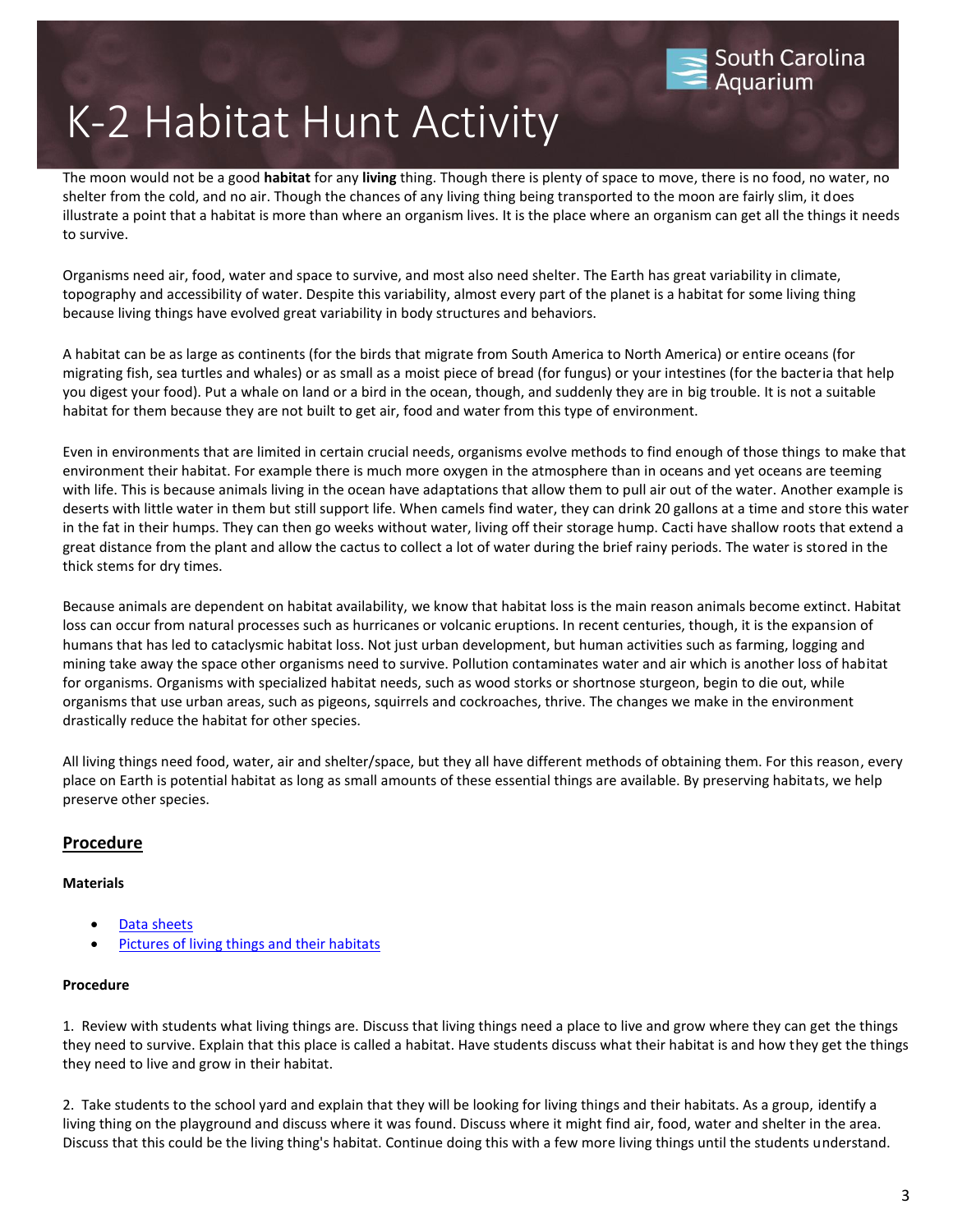3. Explain to students that they will look for living things on their own and find the living thing's habitat. Give each student a data sheet to record what they saw and where they saw it. Students can either write or draw their observations.

4. Bring the students into the classroom and review what they observed. List the living things the students saw on the board. Then list the habitat it was living in. For example, if students saw ants on the ground, but other students saw ants climbing a tree, both are part of the ant's habitat. If students saw grass in the schoolyard, but not in the woods near the school, explain that an open field is a habitat for grass, but not the woods.

5. Show students pictures of living things they are familiar with, such as fish, bumblebees, bluejays, cactus and people, and then show them pictures of habitats where these living things would be found such as the ocean, a field of flowers, a tree or forest, a desert and a city. Have students determine which living thing best fits into each habitat. This can be done individually, in groups or as a class.

### **Follow-up Question**s

- Do any living things make a person's house their habitat besides people? How do they get the things they need to survive?
- Can an animal live outside of its habitat? Can a fish live on land? Can a cow live in a tree?

## **Assessment**

Have the students draw 2 different living things and the habitats they live in. The students should also identify each living thing and each habitat. (Have reference books available for students to find out information about their animal or plant).

### *Scoring rubric out of 100 points*

| 20 points |
|-----------|
| 20 points |
| 20 points |
| 20 points |
| 20 points |
|           |

## **Cross-Curricular Extensions**

### **STEM Extension**

Provide each student with a bug/butterfly cut out. Explain that this is a model of a new creature that will make its home in our classroom. Challenge students to color the insects and hide them in plain sight throughout the room to avoid predators (example). Invite another teacher or your principal to come in as a predator and hunt for 1 minute, finding all the bugs he/she can find. Afterward, look for the ones not found and discuss common characteristics. Allow students to change/modify their models based on their observations.

### **Language Arts Extension**

Work together as a class to choose 5 animals that live in South Carolina, and then write 2 line poems about each animal.

For example: A dolphin is an animal that lives in the sea, It eats fish and squid but breathes air just like me.

### **Art Extension**

Students could also illustrate the poems they completed in the *Language Arts Extension*.

South Carolina

Aquarium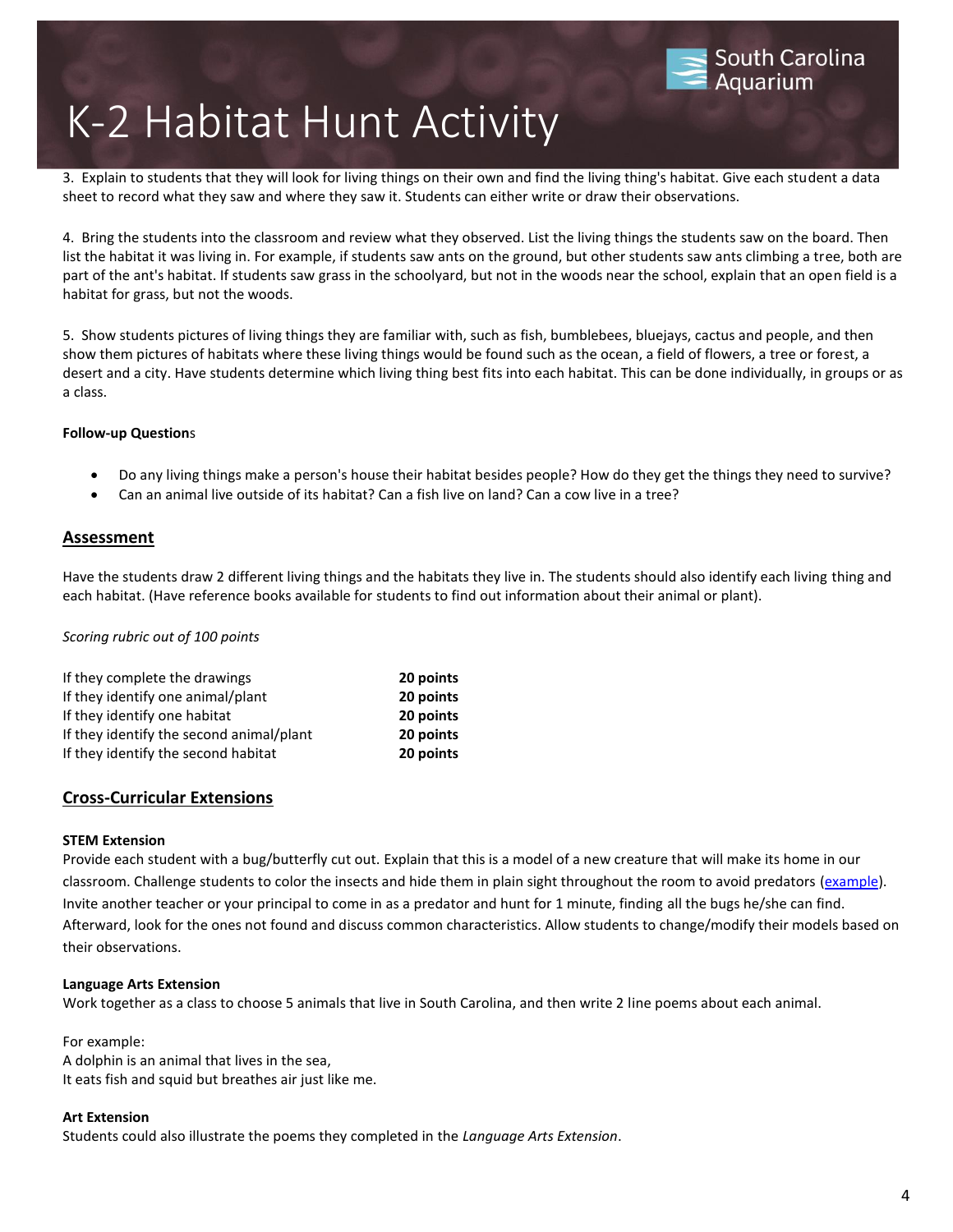#### **Math Extension**

Have students compare the size of different habitats. For example, which is bigger, the habitat of a tree or the habitat of a squirrel? Or which is bigger, the habitat of a bumblebee, or the habitat of an eagle? Have them discuss why certain organisms may need more space in their habitat.

South Carolina

Aquarium

#### **Social Studies Extension**

Have students examine maps of South Carolina and decide what places in the state look like the habitats of people and what places look like the habitats of plants and animals.

*Math Extension: "*[Habitat Hieroglyphics" Activity](javascript:Open() 

*[Science Extension](javascript:Open()*[: "Animals and Plants Together" Activity](javascript:Open()

### **Resources**

#### **Teacher Reference Books**

*Eyewitness Visual Dictionaries: The Visual Dictionary of Plants,* DK Publishing, Inc., New York, 1992. Using visually striking photographs and illustrations, this book identifies the various parts and structures of a variety of plants.

*The National Audubon Society Field Guide to North American Wildflowers: Eastern Region,* Alfred A. Knopf, Inc., New York 1979.

*The National Audubon Society Field Guide to North American Trees: Eastern Region,* Alfred A. Knopf, Inc., New York 1980. The National Audubon Society Field Guides not only contain information on identifying specific plants, but also provide information on the habitat, range and life history of the plant. They also contain beautiful photographs.

Porcher, Richard D. *Wildflowers of the Carolina Lowcountry and Lower Pee Dee,* University of South Carolina Press, Columbia, SC, 1995.

Written by a biology professor at the Citadel, this book contains identification information and general information on the ecology and natural history of Lowcountry wildflowers. It contains beautiful photographs.

Raven, Peter H., Ray F. Evert and Susan E. Eichhorn. *Biology of Plants,* W.H. Freeman and Company, New York, 1999. This college textbook is an excellent resource for understanding more details about the biology of plants.

Teal, John and Mildred. *Life and Death of the Salt Marsh,* Ballantine Books, New York, 1969. An in-depth look at one of the most important and productive ecosystems in South Carolina, with chapters on spartina grass and other marsh plants and their effect on the surrounding wildlife communities.

#### **Teacher Reference Videos**

Attenborough, Sir David. *The Private Lives of Plants* (Video series), Turner Home Entertainment, 1995. Sir David Attenborough uses advanced camera techniques to show the life processes of plants. Though the entire series may be too advanced for elementary students, it is a wonderful resource for teachers.

#### **Teacher Reference Websites**

*Botanical Society of America*

#### [www.botany.org](http://www.botany.org/)

Information on the society whose mission is to increase public awareness of botany. Includes links to kids' websites on plants.

### **Student Reference Books**

*Eyewitness Books: Plant*, Alfred A. Knopf, Inc, New York, 1988.